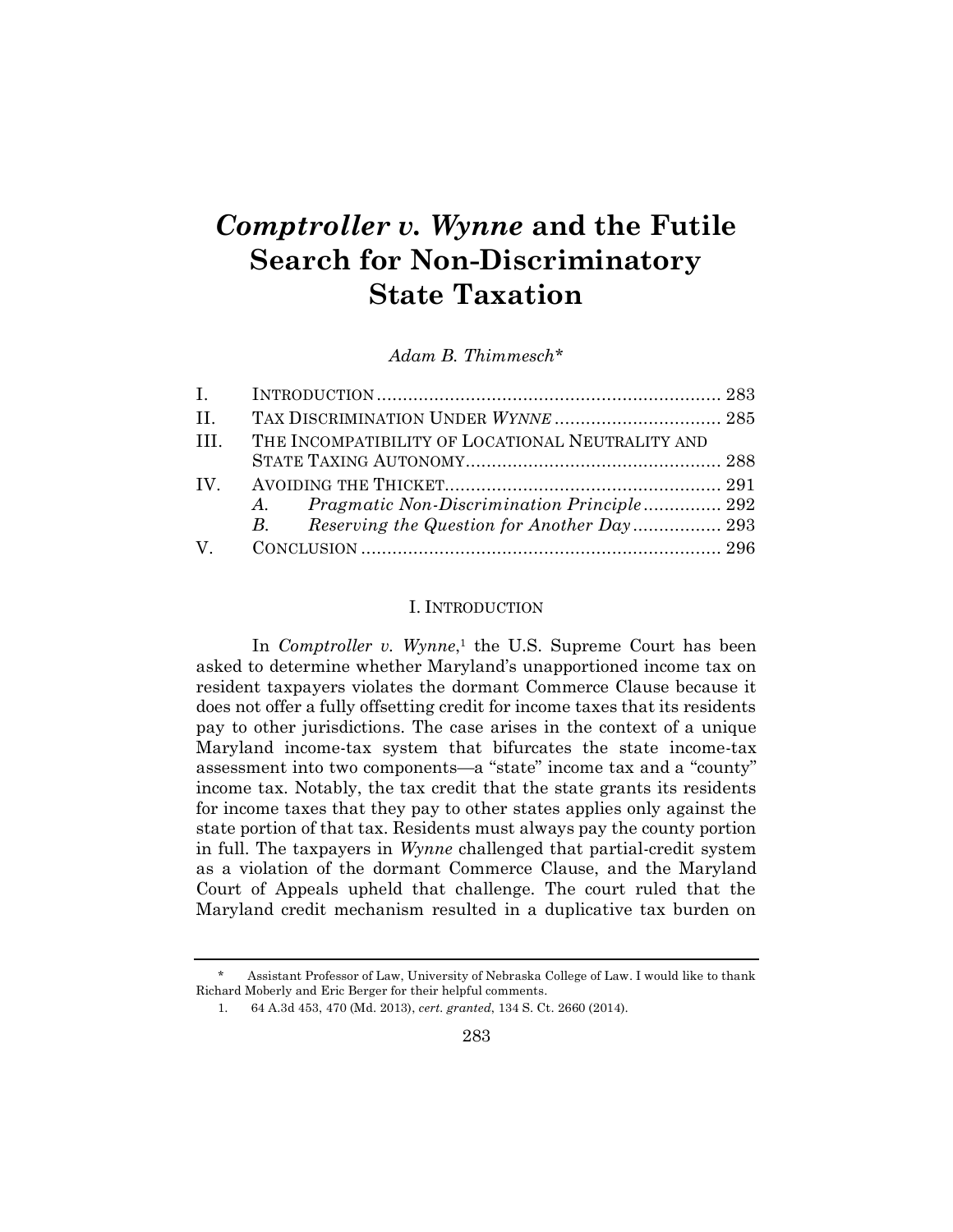resident taxpayers who had income from sources outside of the state and that it consequently gave an unconstitutional tax preference to instate income generation.<sup>2</sup>

*Wynne* is a particularly interesting case because it addresses the growing conflict between the federal government's historic deference for state taxing authority, especially within the realm of residency-based taxation, and the Court's more recent dormant Commerce Clause jurisprudence and the challenges presented by labor and capital dispersion in the modern economy. Though many aspects of the case are worth discussing, this Essay focuses on the Maryland court's conception of the meaning of tax discrimination and how that basic formulation is unsuitable for adoption by the Court.

Scholars have long questioned the meaning and scope of the Court's dormant Commerce Clause jurisprudence, generally, and the efficacy and advisability of the Court's unique *Complete Auto* test that applies only to challenges to state tax statutes.<sup>3</sup> That work identifies and analyzes the immense difficulties presented when the Court acts in this area. The Court readily admits the resulting doctrinal confusion. Indeed, the Court has referred to its decisions in this area as "tangled underbrush" and a "quagmire." <sup>4</sup> This Essay suggests that *Wynne* simply invites the Court back into the thicket. The standard that the Maryland court applied for evaluating tax discrimination is one that economists label "locational neutrality." Well-accepted economic theory, however, establishes that locational neutrality is not achievable under states' current taxing systems. If the Court were to adopt that standard, then, it would call into question the constitutionality of state practices that go well beyond Maryland's partial-credit system. Those practices include historically sacrosanct areas of state authority like a state's ability to set its own tax rates. This Essay consequently concludes that

<sup>2.</sup> *Id.*

<sup>3.</sup> *See, e.g.*, Edward L. Barrett, Jr., "*Substance" vs. "Form" in the Application of the Commerce Clause to State Taxation*, 101 U. PA. L. REV. 740 (1953); Peter D. Enrich, *Saving the States from Themselves: Commerce Clause Constraints on State Tax Incentive for Business*, 110 HARV. L. REV. 377 (1996); Walter Hellerstein, *Is 'Internal Consistency' Foolish?: Reflections on an Emerging Commerce Clause Restraint on State Taxation*, 87 MICH. L. REV. 138 (1988); Walter Hellerstein et al., *Commerce Clause Restraints on State Taxation after* Jefferson Lines, 51 TAX L. REV. 47 (1995); Bradley Joondeph, *The Meaning of Fair Apportionment and the Prohibition on Extraterritoral State Taxation*, 71 FORDHAM L. REV. 149 (2002); Donald H. Regan, *The Supreme Court and State Protectionism: Making Sense of the Dormant Commerce Clause*, 84 MICH. L. REV. 1091 (1986); Daniel Shaviro, *An Economic and Political Look at Federalism in Taxation*, 90 MICH. L. REV. 895 (1992); Edward A. Zelinsky & Brannon P. Denning, *Debate—The Future of the Dormant Commerce Clause: Abolishing the Prohibition on Discriminatory Taxation,* 155 U. PA. L. REV. PENNUMBRA 196 (2007).

<sup>4.</sup> Nw. States Portland Cement Co. v. Minnesota, 358 U.S. 450, 456 (1959), *cited with approval in* Quill Corp. v. North Dakota *ex rel.* Heitkamp, 504 U.S. 298, 315 (1992).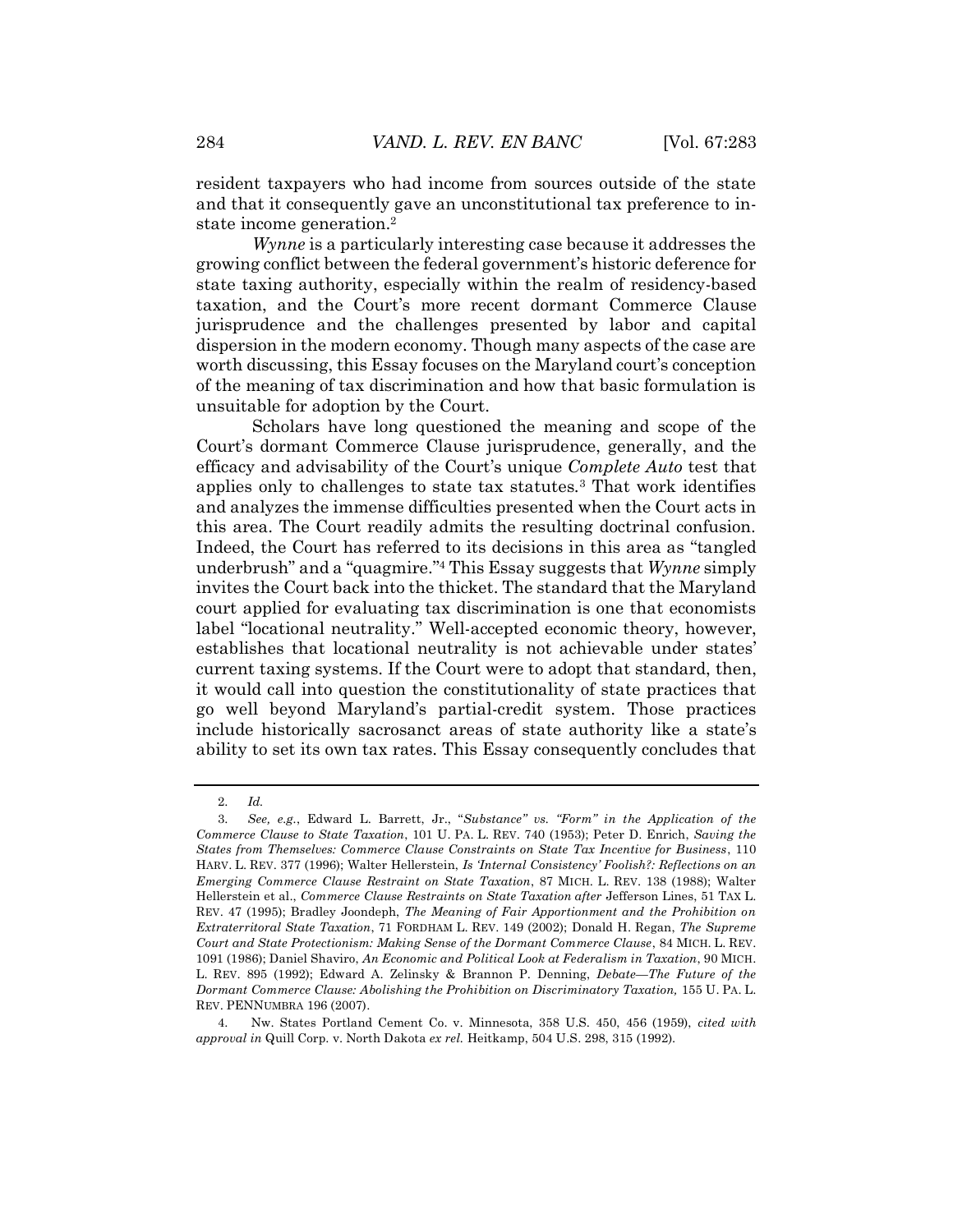the Court must reject the Maryland court's analysis unless it is prepared to deal with protracted uncertainty and litigation in this area or to fundamentally alter the traditional taxing autonomy of the states and the relationship between the federal and state governments. Fortunately, there are ways for the Court to avoid this fate. This Essay discusses two of those options—the Court could adopt an explicitly pragmatic, legislative approach or it could avoid the anti-discrimination question all together.

This Essay proceeds in four additional parts. Part II summarizes the Maryland Court of Appeals' dormant Commerce Clause analysis and identifies and discusses its application of the principle of locational neutrality. Part III explains how the Court will be unable to achieve that neutrality absent a willingness to fundamentally restrict the historic power of states. Part IV then outlines two of the approaches that the Court could take to avoid those issues. Part V concludes.

#### II. TAX DISCRIMINATION UNDER *WYNNE*

As discussed above, *Wynne* presents the basic question of whether an unapportioned state income tax violates the dormant Commerce Clause if the state's residents receive only a partial credit against that tax for income taxes that they pay to other jurisdictions. Dormant Commerce Clause challenges to state taxes are generally evaluated under the test established by the Court in *Complete Auto Transit, Inc. v. Brady*. <sup>5</sup> In that case, the Court determined that state taxes are prohibited by the dormant Commerce Clause if they (1) apply to taxpayers who do not have a substantial nexus with the state; (2) are not fairly apportioned; (3) are discriminatory; or (4) do not fairly relate to the services provided by the state.<sup>6</sup>

The taxpayers in *Wynne* challenged Maryland's partial incometax credit under the second and third prongs of the *Complete Auto* test. The Maryland Court of Appeals independently analyzed the state's tax under both of those prongs in kind,<sup>7</sup> but the court's analysis under each prong naturally had the exact same focus—whether a Maryland resident is taxed more heavily if she earns income from outside of the

<sup>5.</sup> 430 U.S. 274, 279 (1977). Whether the *Complete Auto* test even applies to state residencybased income taxes has been questioned by the State of Maryland. Brief for the Petitioner at \*33, Md. State Comptroller of the Treasury v. Wynne, No. 13-485 (July 29, 2014) 2014 WL 3749508. This Essay will proceed on the assumption that *Complete Auto* does apply.

<sup>6.</sup> *Complete Auto*, 430 U.S. at 279.

<sup>7.</sup> Md. State Comptroller of the Treasury v. Wynne, 64 A.3d 453, 463–470 (Md. 2013), *cert. granted*, 134 S. Ct. 2660 (2014).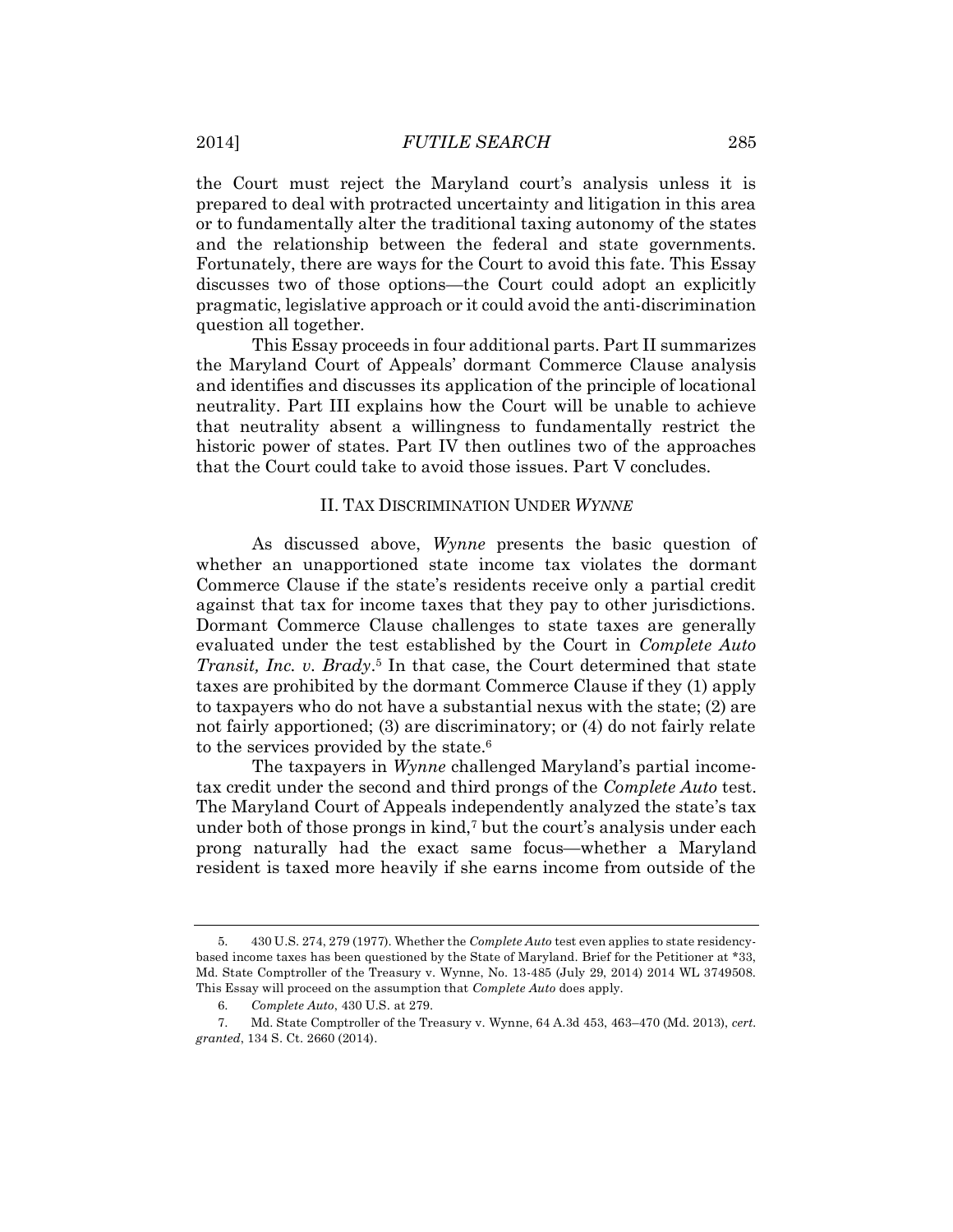state than if she earns income from inside the state.<sup>8</sup> The court ultimately found that both prongs were violated because a Maryland resident would indeed suffer a higher tax burden if she received income from out-of-state activities than if she received that income from instate activities.

To illustrate how this would occur, assume that Maryland imposes a 5% state tax and a 2% county tax on a particular taxpayer's income. If that taxpayer earns \$1000 of wages in the state, she would owe \$50 of state tax and \$20 of county tax. Her total Maryland income tax liability would thus be \$70. Assume, in the alternative, that she earned her \$1000 of wages while working in a state with a 7% tax rate. That state would impose a \$70 tax on that income on a source basis. Maryland would also impose its tax on that income on the basis of her residency in the state. Her tentative Maryland tax liability would thus still be \$70, but she would get a credit against the state portion of that tax, which would amount to a \$50 credit. Her aggregate tax liability in this situation would thus be \$90—the \$70 paid to the state where she worked and the \$20 of Maryland county tax. That aggregate liability is, of course, greater than the liability that she would have faced if she had provided her services within Maryland. That increased tax burden is precisely what caused the Maryland Court of Appeals to reject the Maryland credit limitation as unconstitutional.

The Maryland court's focus is not unusual or unexpected. In fact, it is consistent with a concept that economists have long discussed as locational or capital export neutrality.<sup>9</sup> A neutral or non-discriminatory

<sup>8.</sup> *See id.* at 464 (finding a violation of the internal consistency test by holding that "taxpayers who earn income from activities outside of their home states would be systematically taxed at higher rates relative to taxpayers who earn income entirely within their home state"); *see also id.* at 470 (finding the state system discriminatory because it results in higher taxes for those who invest in entities that earn income out-of-state). The similarity of focus is not surprising given the unusual posture of testing whether an unapportioned tax is fairly apportioned. This is not unique to the Maryland court, though. The Supreme Court has similarly purported to apply a fairapportionment analysis to an unapportioned tax. *See* Am. Trucking Ass'ns, Inc. v. Scheiner, 483 U.S. 266, 284–87 (1987) (applying the internal-consistency test to Pennsylvania's flat tax imposed on trucks operating on the state's highways). In that case, the purported discrimination was against out-of-state producers rather than out-of-state production, but the Court's analysis similarly focused on the greater tax burden imposed on interstate commerce than on intrastate commerce. *See id.* (noting that the flat tax imposed a burden on out-of-state companies "that is approximately five times as heavy as the cost per mile borne by local trucks").

<sup>9.</sup> *See, e.g.*, Rueven S. Avi-Yonah, *All of a Piece Throughout: The Four Ages of U.S. International Taxation*, 25 VA. TAX. REV. 313, 325–26 (2005); Michael J. Graetz, *The David Tillinghast Lecture Taxing International Income: Inadequate Principles, Outdated Concepts, and Unsatisfactory Policies*, 54 TAX L. REV. 261, 270 (2001); Ruth Mason & Michael S. Knoll, *What is Tax Discrimination?*, 121 YALE L.J. 1014, 1041 (2012). For purposes of simplicity, the remainder of this Essay will refer to the concepts of locational neutrality and capital export neutrality simply as locational neutrality. It is also worth noting that locational neutrality is not the only neutrality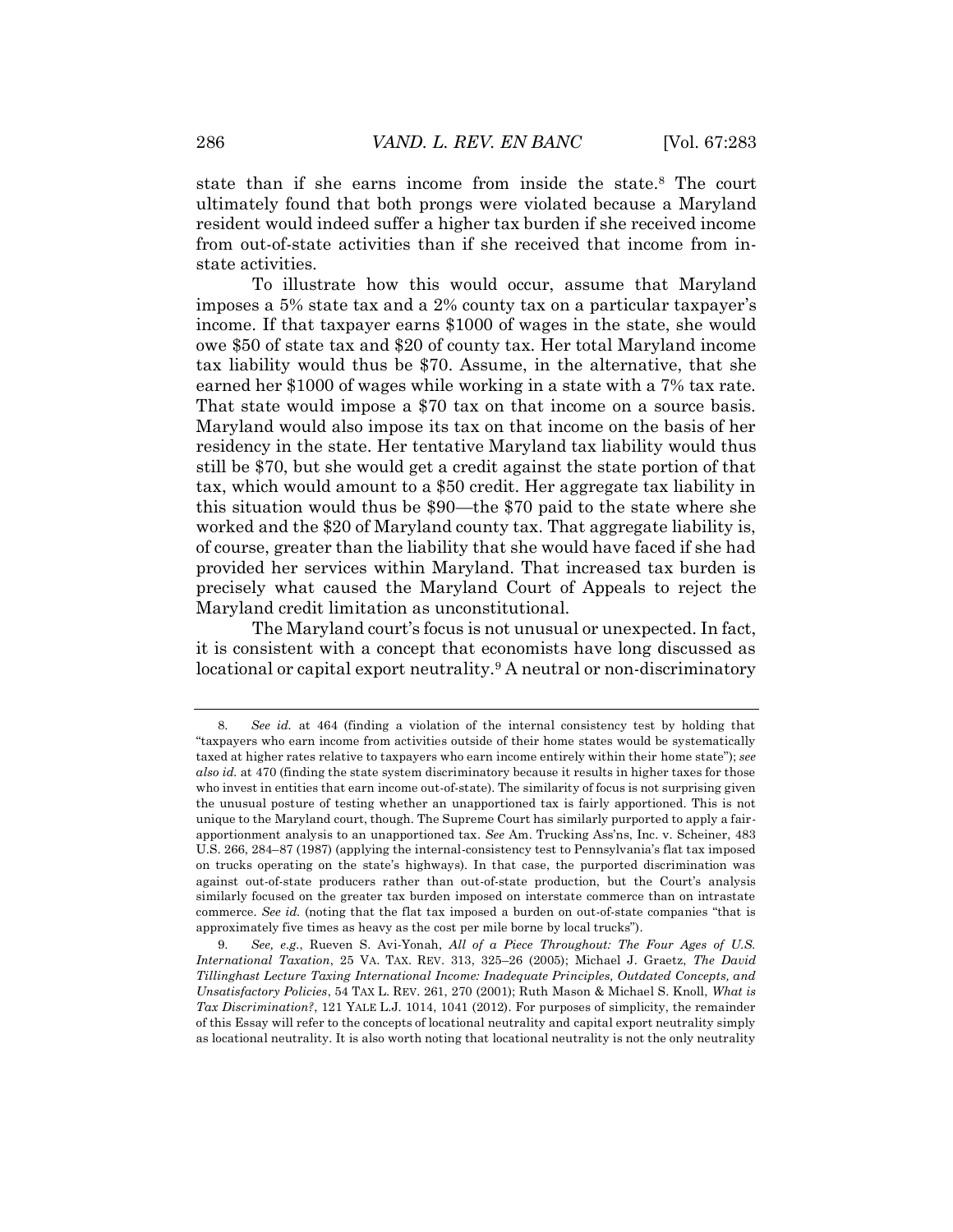tax under the concept of locational neutrality applies such that a person will face the same tax burden whether she provides capital or services in foreign jurisdictions or in her jurisdiction of residence.<sup>10</sup> On our hypothetical numbers provided above, locational neutrality would require that a resident be subject to tax at her home state's rate of 7% regardless of where she earns that income. Importantly, achieving that result would require that her home state provide her with a *full* credit for taxes that she pays to other states. A partial credit would not suffice because she would necessarily face increased taxation by engaging in interstate commerce. Home state activity would thus be tax-advantaged in violation of locational neutrality.

Looking at the Maryland court's opinion in *Wynne*, it is clear that the court did not *explicitly* adopt locational neutrality as its nondiscrimination standard. It did, however, implicitly test the state's partial-credit system against a locational-neutrality ideal. The court's discrimination analysis first noted that the Wynnes "may be taxed at a higher rate on income earned [out of state] than on income earned though [sic] [their] Maryland activities." <sup>11</sup> The court was also concerned that the state's "failure to provide a credit against the county tax . . . penalizes investment in a Maryland entity that earns income out-ofstate<sup>"12</sup> and that, as a consequence, "[t]he more a Maryland business can locate its value-creating activities within Maryland the less it will be taxed."<sup>13</sup> The court then held that the Maryland partial credit was unconstitutionally discriminatory based only on those observations.<sup>14</sup> The court's decision thus rested on the existence of an increased tax burden on Maryland taxpayers who have out-of-state economic activity—the focus of locational neutrality.

The import of recognizing the Maryland court's focus on locational neutrality in its non-discrimination analysis is that we can benefit from scholars' analyses of locational neutrality more broadly. That work shows that, although the Maryland court's approach seems

14. *Id.*

concept. In addition to locational neutrality, economists have identified other neutrality frameworks, including capital import neutrality and capital ownership neutrality. *See* Jane G. Gravelle, *Does the Concept of Competitiveness Have Meaning in Formulating Corporate Tax Policy?*, 65 TAX L. REV. 323, 326–37 (2012) (discussing the various neutrality conceptions); Mason & Knoll, *supra* at 1041–42 (briefly describing these three neutrality frameworks). A full discussion of these neutrality conceptions is well beyond the scope of this Essay, but suffice it to say that achieving neutrality under any of them would require significant modifications to states' taxing systems.

<sup>10.</sup> Graetz, *supra* note 9, at 270; Mason & Knoll, *supra* note 9, at 1043.

<sup>11.</sup> *Wynne*, 64 A.3d at 469.

<sup>12.</sup> *Id.* at 470.

<sup>13.</sup> *Id.*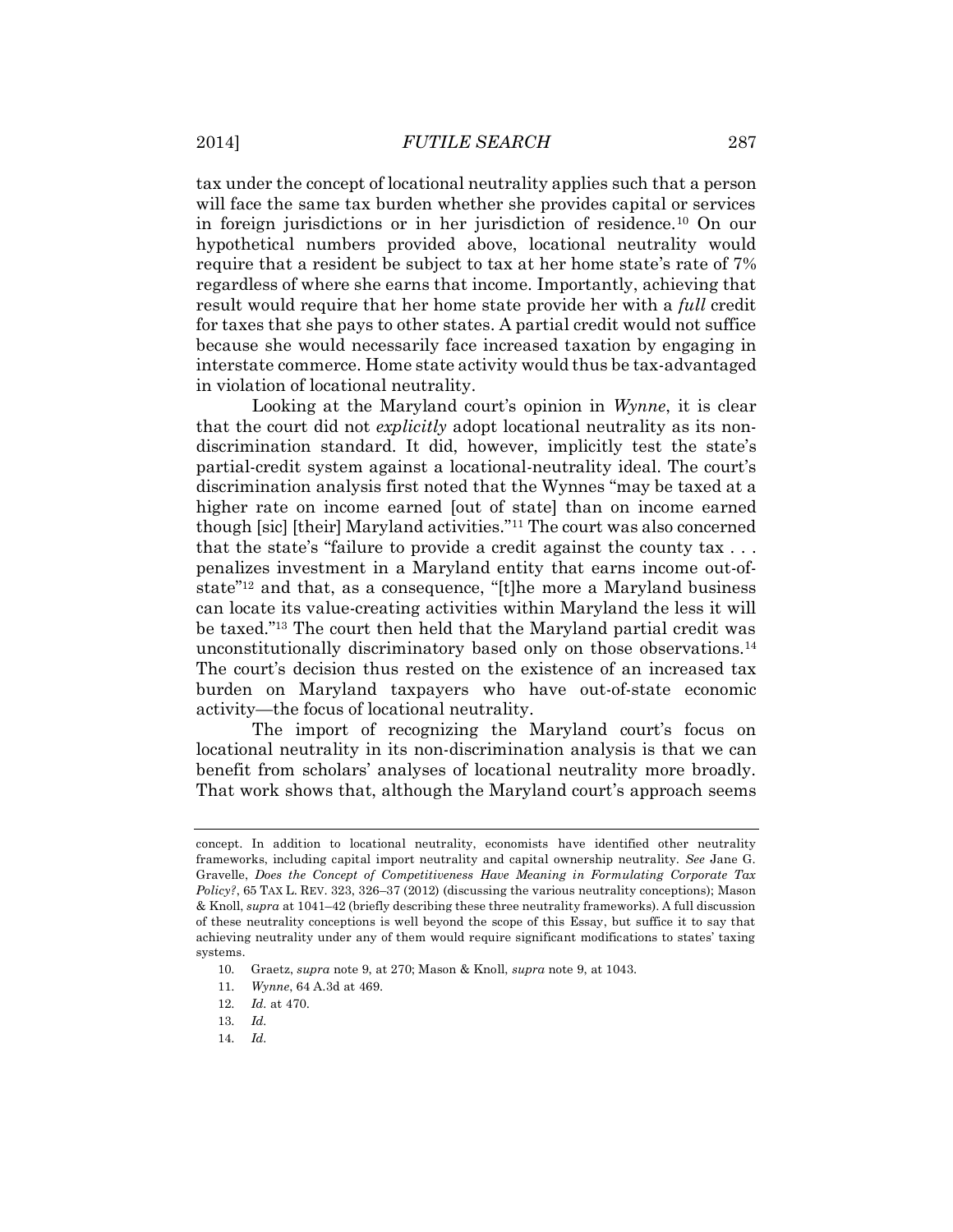perfectly logical on its face,<sup>15</sup> locational neutrality is actually not a workable constitutional standard under the current structure of our federal system. Needless to say, that is problematic if it is to be applied as the standard for tax discrimination under the dormant Commerce Clause.

# III. THE INCOMPATIBILITY OF LOCATIONAL NEUTRALITY AND STATE TAXING AUTONOMY

The concept of locational neutrality is well developed and has been applied in a significant body of scholarship addressing the question of tax neutrality and the role of tax discrimination in international taxation. That scholarship establishes that locational neutrality is virtually impossible to achieve in a system where national or subnational taxing authorities act autonomously. Indeed, locational neutrality requires either (1) complete tax harmonization (i.e., all states adopt the same tax rates and tax bases); (2) residence-only taxation (i.e., source states give up the right to tax income earned within their boundaries); or (3) worldwide taxation with fully refundable credits for source-state taxes.<sup>16</sup> Achieving the first would require a historic level of cooperation among states, which will not occur without a federal mandate.<sup>17</sup> The second is similarly unrealistic and inconsistent with state taxing autonomy. The third is much closer to our current system, but with one major caveat.

To achieve complete locational neutrality in a system with worldwide (nationwide) taxation, resident states must *fully* equalize their residents' tax burdens when they work or invest in and out of the state. Obtaining that result can require more than one might think. To fully equalize tax burdens, for example, a resident state that imposes a tax rate that is lower than that of a foreign<sup>18</sup> jurisdiction must not only

<sup>15.</sup> The pursuit of capital export neutrality over capital import neutrality is in accord with the predominant preference of economists. *See* Graetz, *supra* note 9, at 272; Mason & Knoll, *supra* note 9, at 1041 (noting that capital import neutrality "does not have many advocates among policymakers or economists"). It also accords with at least one positive account of the Court's dormant Commerce Clause jurisprudence with respect to state taxes. *See* 1 JEROME R. HELLERSTEIN, WALTER HELLERSTEIN & JOHN A. SWAIN, STATE TAXATION ¶ 8.01[1][a], at n.39 (3d ed. 1998) (stating that "[p]ut in terms of international income tax parlance, the Commerce Clause requires capital export neutrality . . . not capital import neutrality").

<sup>16.</sup> Mason & Knoll, *supra* note 9, at 1046.

<sup>17.</sup> Theoretically, that mandate could come from the Court or from Congress. Given the current state of affairs, however, it seems unreasonable to suggest that Congress would interject itself in that way.

<sup>18.</sup> Of course, in the U.S. state-taxation context, a "foreign" jurisdiction is simply another state.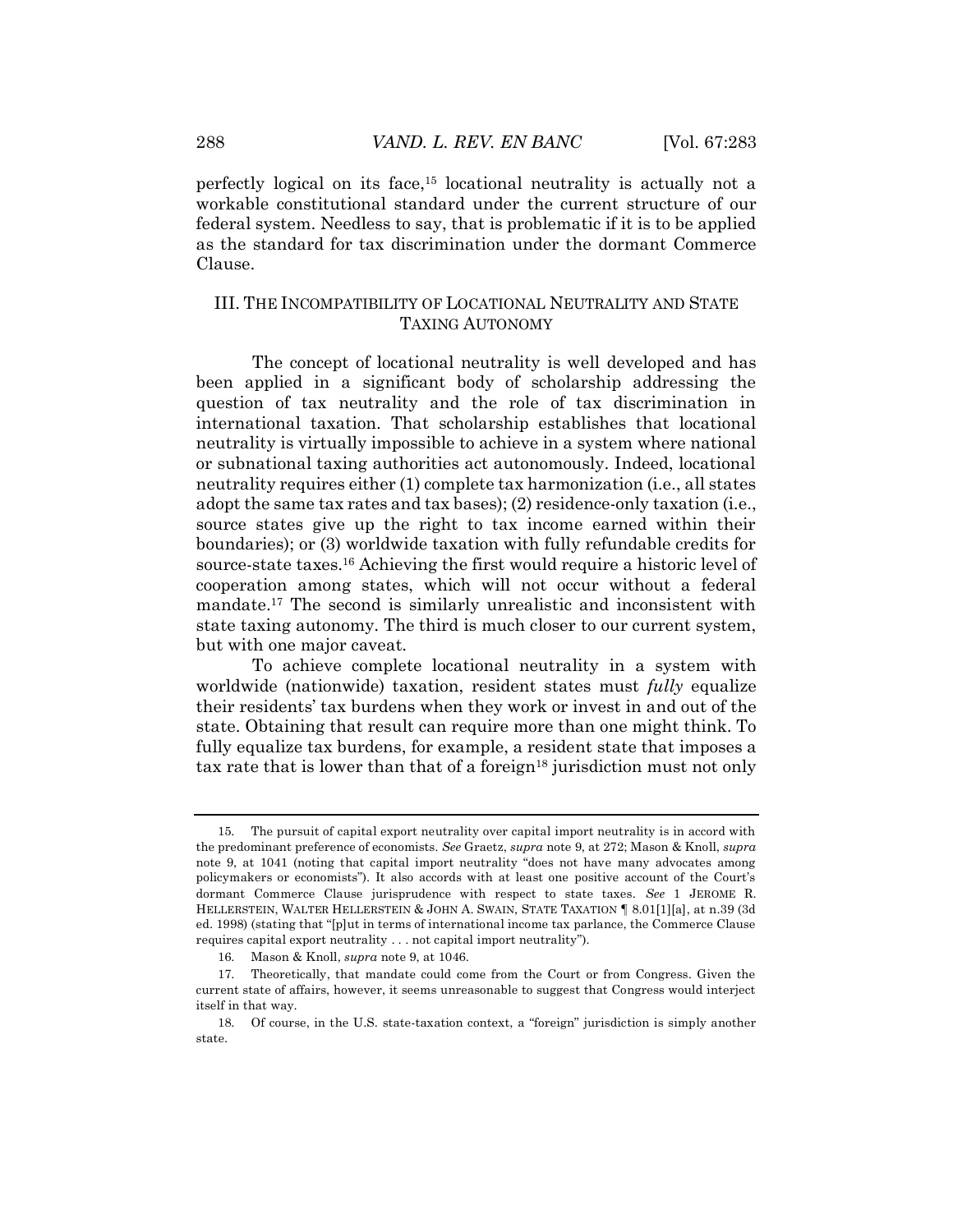reduce its tax on income from that foreign source to zero, it must also provide taxpayers with refunds to reduce their overall tax burdens to the state's lower rate.<sup>19</sup> Assume, for example, that a taxpayer's home state has a tax rate of 5% and that the source jurisdiction has a tax rate of 7%. If a taxpayer paid that 7% tax, locational neutrality would require that the home state *refund* her the extra 2% and bring her total tax burden down to 5%. Absent that payment, the state would still be discriminating against interstate commerce within the locationalneutrality framework. Home-state production would be given a tax preference.

Of course, no states offer such refundable credits. To do so would be to simply provide subsidies to their higher-tax brethren. This practice, however, could come into question if the Court were to blindly adopt locational neutrality as the constitutional standard for nondiscrimination under the dormant Commerce Clause. Absent a fully equalizing credit, residents of lower-tax states would necessarily face increased taxation by engaging in interstate commerce with higher-tax states.<sup>20</sup> In the alternative, assuming that the Court were not inclined to require states to subsidize their higher-tax neighbors with fully offsetting credits, the lower tax rates themselves would be unconstitutionally discriminatory under a pure locational-neutrality standard.<sup>21</sup>

Lest one think that the practical difficulties with achieving locational neutrality could be avoided by simply not requiring that states provide refundable credits, it is important to note that other credit limitations similarly prevent states from achieving that goal. For example, many states allow their residents tax credits for taxes paid to another state only if the *resident state's own rules* would have

<sup>19.</sup> Hugh J. Ault & Jacques Sasseville, *Taxation and Non-Discrimination: A Reconsideration*, 22 WORLD TAX J. 101, 102 n.2 (2010); Mason & Knoll, *supra* note 9, at 1047 n.123.

<sup>20.</sup> One need look no further than the briefing in *Wynne* to see this very argument being accepted and made in support of the Wynnes. *See* Brief of the Maryland Chamber of Commerce as Amicus Curiae in Support of Respondents at \*23–24, Md. State Comptroller of the Treasury v. Wynne, No. 13-485, (Sep. 26, 2014), 2014 WL 4895274 (arguing that Maryland's "taxing scheme is also facially discriminatory" because it "discriminates against shareholders and their corporations seeking to compete in high-tax markets" and because it "plac[es] economic pressure on residents to keep their business activities confined to the local market" and thus denies taxpayers the "opportunity to make 'tax neutral' decisions"). The amici's focus shows precisely where locational neutrality leads us—a futile journey into the tangled underbrush. For the reasons discussed herein, the Court simply cannot eliminate tax discrimination if achieving that goal requires that states make business decisions "tax neutral."

<sup>21.</sup> *See* Edward A. Zelinsky, Wynne *and the Double Taxation of Dual Residents*, 73 ST. TAX NOTES 259, 264–65 (2014) (noting this possibility under the Maryland court's neutrality conception).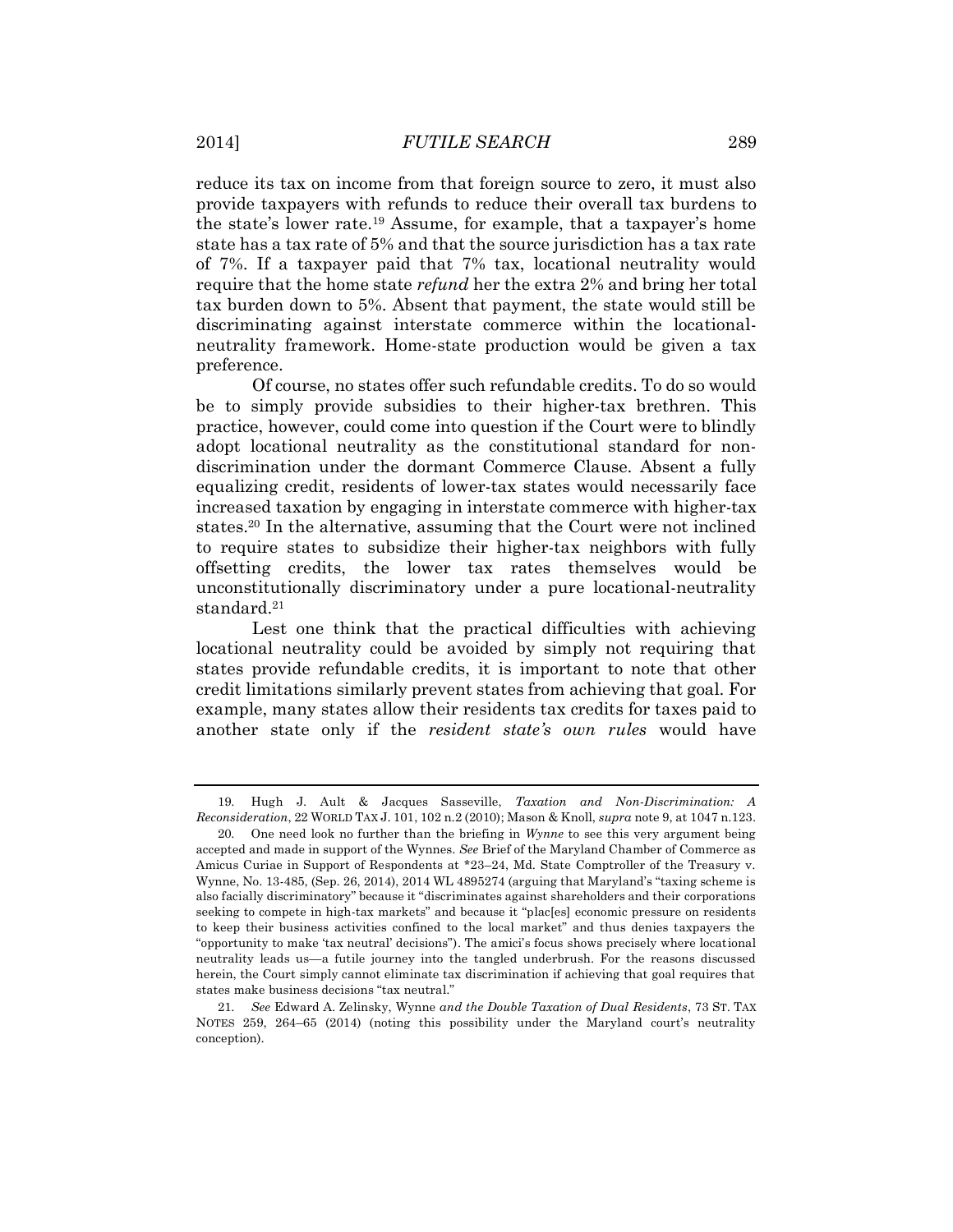apportioned income to that other state.<sup>22</sup> It is immaterial that the taxpayer actually paid taxes to that other state in accordance with her legal obligation. The resident state would not grant a credit for such taxes because, in its view, allowing a credit in that situation would be ceding taxing authority over in-state income to the foreign jurisdiction.<sup>23</sup> This type of credit limitation is certainly logical, but it violates locational neutrality just as do non-refundable credits because it results in an additional tax burden for resident taxpayers engaging in interstate commerce. As a consequence, if the Court were to adopt locational neutrality as its non-discrimination standard, these state credit mechanisms would be unconstitutional as well.

Of course, the issues presented by adopting a locationalneutrality standard go much further. Achieving true locational neutrality would require an analysis of the *aggregate* tax burdens imposed on interstate commerce and would also require a look into the offsetting benefits provided by states.<sup>24</sup> Focusing on the neutrality impacts of a single tax is convenient, but ignores whether a state's policies cumulatively provide an unconstitutional preference to in-state activity.<sup>25</sup> Considering these issues, however, would lead the Court only deeper into the thicket.

The totality of this discussion establishes that the Maryland court's conception of non-discrimination does not provide a workable constitutional standard. True locational neutrality is possible only if the Court completely abandons its historic deference to state taxing autonomy and mandates either that states harmonize their tax systems (including their tax rates) or that states provide comprehensive, fully refundable credits to their residents. Either of those mandates would

<sup>22.</sup> HELLERSTEIN ET AL., *supra* note 15,, at ¶ 20.10[2]. Other states only allow credits for state-level taxes paid, but not for taxes imposed by sub-state governmental units like cities or counties. *See e.g.*, IDAHO ADMIN. R. 35.01.01.700.05 (2014); W. VA. CODE OF STATE RULES § 110-21- 20.1 (2014). Those limitations violate locational neutrality in the same way as the Maryland partial-credit mechanism.

<sup>23.</sup> This is consistent with how the federal government limits foreign tax credits. *See* 26 U.S.C. § 904 (2012).

<sup>24.</sup> *See* Shaviro*, supra* note 3, at 907–09 (addressing the argument that differential government services may offset locational neutrality concerns, but concluding that "the difficulty of measuring the cost or value of government services received by different persons or in different areas" makes it reasonable to focus on the impact of tax rates on locational neutrality).

<sup>25.</sup> This analysis naturally starts to merge with ongoing debate regarding the overall efficacy of the Court's regulation of state taxation under the dormant Commerce Clause, including the practical difference (or lack thereof) between tax subsidies and direct subsidies. That discussion, however, goes well beyond the scope of this Essay. Interested readers can find many discussions of these issues. *See, e.g.*, Dan T. Coenen & Walter Hellerstein, *Suspect Linkage: The Interplay of State Taxing and Spending Measures in the Application of Constitutional Antidiscrimination Rules*, 95 MICH. L. REV. 2167 (1997); Enrich, *supra* note 3; Zelinsky & Denning, *supra* note 3.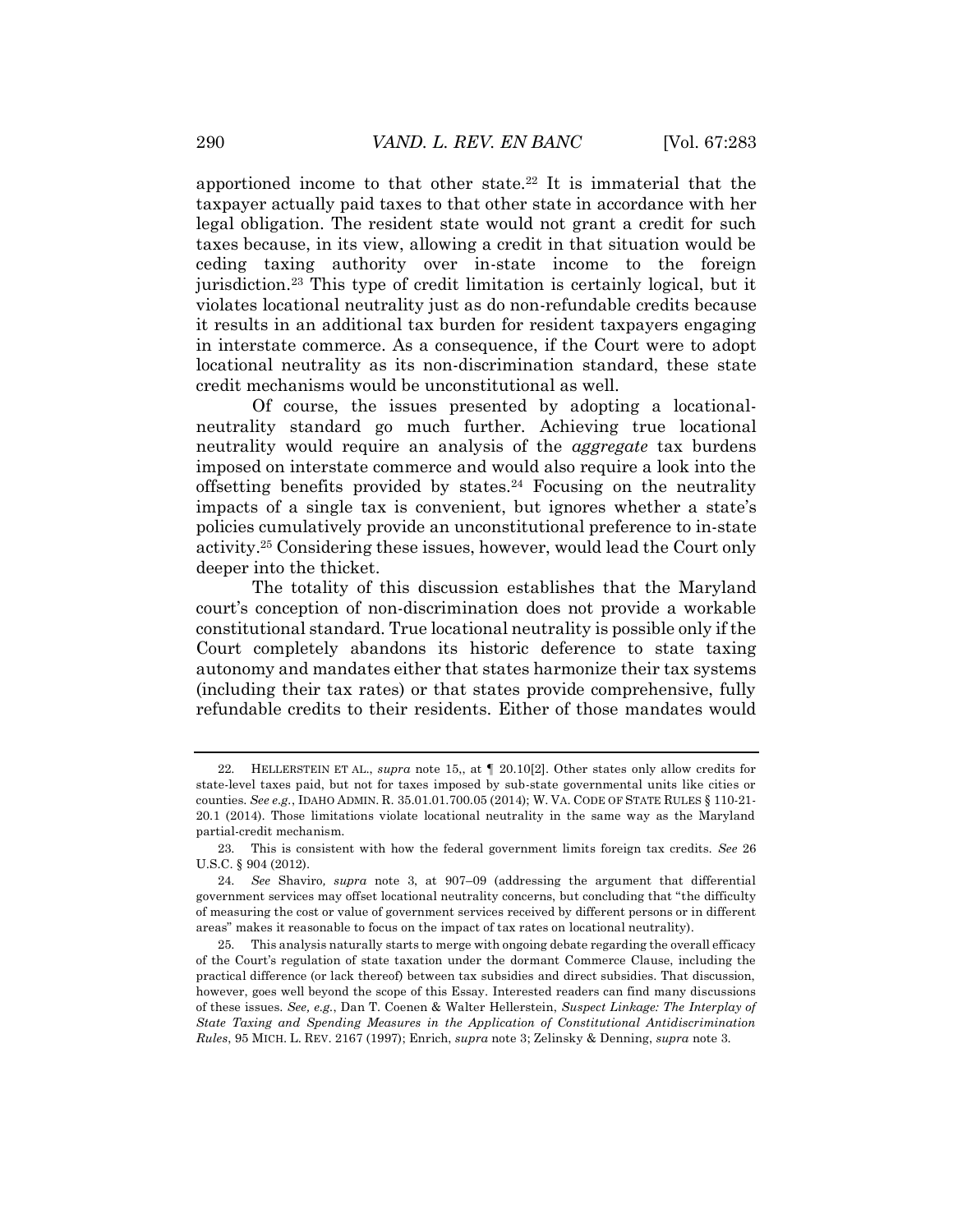represent such a fundamental shift in the role of the Court in state taxing matters that it is nearly impossible to consider as a realistic outcome in *Wynne*.

Of course, none of this analysis is intended to suggest that *no* theory would justify the Court striking down the Maryland partialcredit mechanism.<sup>26</sup> Rather, it is intended to merely make clear that doing so would require the Court to find a rationale other than the one followed by the court below. The Court cannot blindly pursue locational neutrality.

# IV. AVOIDING THE THICKET

Given the issues noted above, it may seem as though the Court is destined to find itself embroiled in a futile attempt to provide a theoretically sound non-discrimination standard. That conclusion is certainly correct in so far as the Court (1) is inclined to follow a locational-neutrality principle but (2) is not simultaneously inclined to infringe upon states' historic taxing autonomy. However, there are many approaches that the Court could adopt to avoid that difficulty.<sup>27</sup> This Essay will briefly discuss two of those approaches.

<sup>26.</sup> Professors Knoll and Mason argue that the Court should invalidate the Maryland partial-credit mechanism because it violates the internal-consistency component of the Court's fair-apportionment requirement and a concept that they have labeled as "competitive neutrality." *See* Brief of Michael S. Knoll and Ruth Mason as Amici Curiae in Support of Respondents at \*9– 18, Md. State Comptroller of the Treasury v. Wynne, No. 13-485, (Sep. 20, 2014), 2014 WL 4895269 (citing Mason & Knoll, *supra* note 9) [hereinafter Brief of Michael S. Knoll and Ruth Mason]. There is an ongoing debate regarding the validity of the concept of competitive neutrality. *See generally*  Michael J. Graetz & Alvin C. Warren, Jr., *Income Tax Discrimination: Still Stuck in the Labyrinth of Impossibility,* 121 YALE L.J. 1118 (2012); Ruth Mason & Michael S. Knoll, *Waiting for Perseus*, 67 TAX L. REV. 375 (2014). The purpose of this Essay is not to enter that debate, but the Court should understand that achieving "neutrality" under any pure economic formulation requires more than can be reasonably expected under our current federal structure. Even Professors Knoll and Mason note that achieving competitive neutrality, in the absence of global tax harmonization, would require states to either provide unlimited credits for source-state taxes or to adopt what they call an "ideal deduction" or the "ideal deduction method." Mason & Knoll, *supra* note 9, at 1060–72. This brings us back to the same point—neutrality cannot be achieved under this standard unless the Court was to infringe upon states' historic taxing autonomy.

<sup>27.</sup> Notable among these is that the Court could limit the discrimination prong to cases of facial discrimination or it could simply abandon its application of the dormant Commerce Clause to state taxes all together. These positions, of course, would not be new to the Court. *See* Camps Newfound/Owatonna v. Harrison, 520 U.S. 564, 610 (1997) (Thomas, J., dissenting); Goldberg v. Sweet, 488 U.S. 252, 271 (1989) (Scalia, J., concurring); Am. Trucking Ass'ns, Inc. v. Scheiner, 483 U.S. 266, 303–06 (1987) (Scalia, J., dissenting); *see also* Am. Trucking Ass'ns, Inc. v. Mich. Pub. Serv. Comm'n, 545 U.S. 429, 439 (2005) (Thomas, J., concurring) (quoting Hillside Dairy Inc. v. Lyons, 539 U.S. 59, 68 (2003)).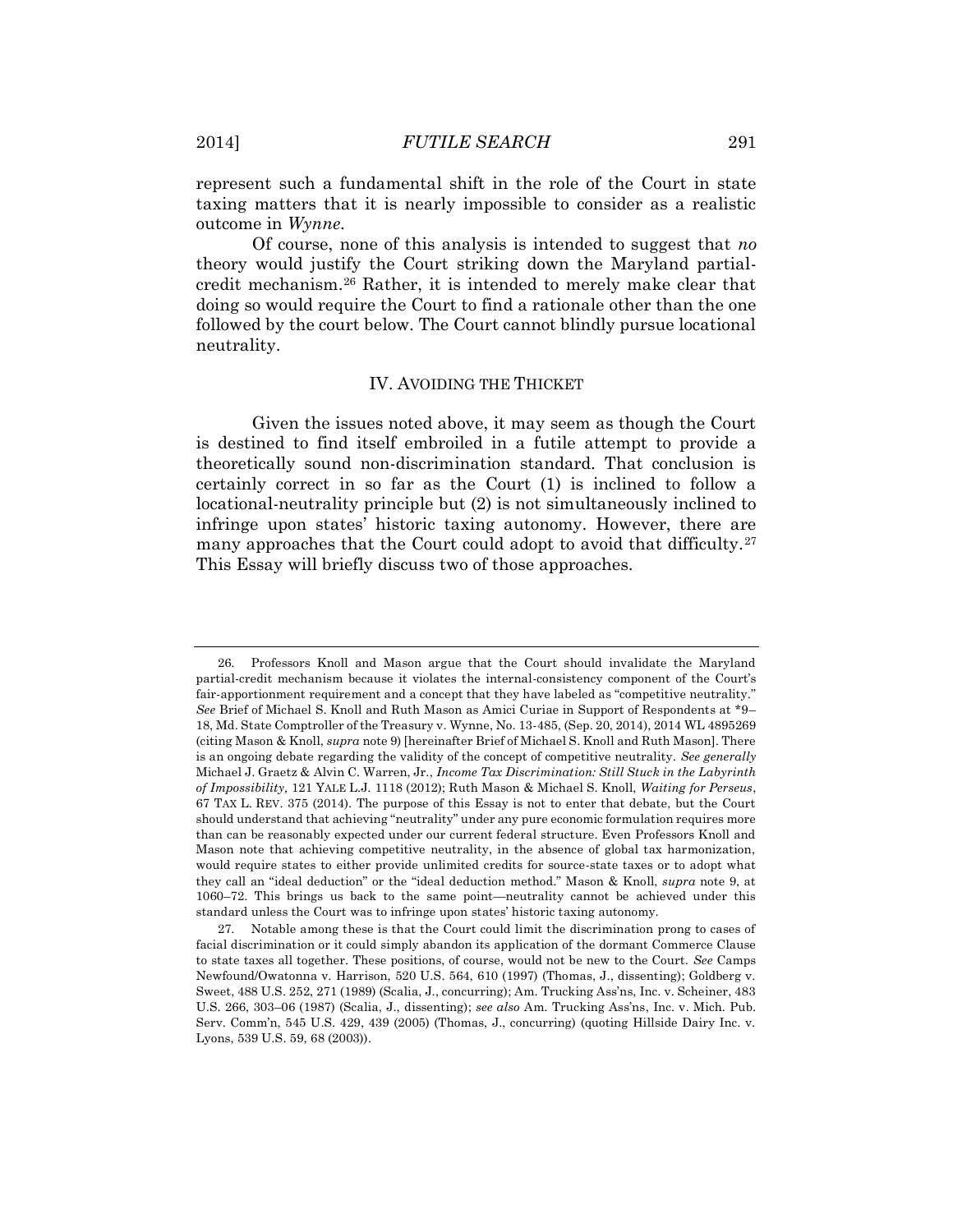### *A. Pragmatic Non-Discrimination Principle*

One straightforward option for the Court to avoid the difficulties that would result from the pursuit of locational neutrality would be for it to simply reject that futile goal and to instead adopt an imprecise standard as a matter of simple pragmatism.<sup>28</sup> Such an approach may seem unsatisfying or incomplete at first blush, but it would not be new for the Court. Indeed, the Court has previously recognized that achieving academic tidiness may take a back seat to providing a clear, workable standard with respect to state taxing authority. For example, in adopting its physical-presence rule under the substantial-nexus requirement of *Complete Auto*, the Court explicitly noted that its brightline rule was artificial.<sup>29</sup> The Court was comforted, however, by the putative benefits that a bright-line rule provided, including the reduction of litigation and the provision of clear guidance to states.<sup>30</sup>

The Court could follow this approach for purposes of its nondiscrimination analysis as well. The Court could recognize neutrality as the normative ideal, but provide explicit limitations on how far states must actually go. For example, the Court could require states to provide full credits for source-state taxes, but not require them to provide *refundable* credits. In doing so, it could use locational neutrality as its guidepost, but explicitly reject it as the constitutional standard. Of course, this approach would still require the Court to adopt a method for evaluating *other* state policies that prevent full locational neutrality, like differential apportionment mechanisms.<sup>31</sup> The key, however, would be that the Court would adopt a clear rule based on pragmatic concerns rather than on a theoretical neutrality norm that is unachievable. Such an approach would provide much more valuable guidance for taxpayers, taxing authorities, and lower courts and would reduce future litigation

<sup>28.</sup> There is, of course, a deeper debate regarding the role of pragmatism in constitutional adjudication. Without getting into that debate, I suggest that a pragmatic approach is less controversial when the Court is already determined to act in a quasi-legislative role under the dormant Commerce Clause.

<sup>29.</sup> Quill Corp. v. North Dakota *ex rel.* Heitkamp, 504 U.S. 298, 315 (1992).

<sup>30.</sup> *Id.*

<sup>31.</sup> Walter Hellerstein suggests that state credit mechanisms should be evaluated based upon their "reasonableness" and that the "Commerce Clause has a role to play" when states adopt sourcing rules that "run[] counter to generally accepted norms of source." HELLERSTEIN ET AL., *supra* note 15, at ¶ 20.10[2][b] (internal quotations omitted). This type of standard might resolve *Wynne*, but would hardly offer sufficient guidance to states going forward. It is also inconsistent with the Court's historic approach, which has refused to base the constitutionality of one state's tax on the structure of other states' taxes. *See* Moorman Mfg. v. Blair, 437 U.S. 267, 276–81 (1978) (declining to hold one state's apportionment method unconstitutional because its lack of uniformity with other states could have resulted in double taxation). This approach is therefore not without fault, but it could be considered as a model of a more practical approach.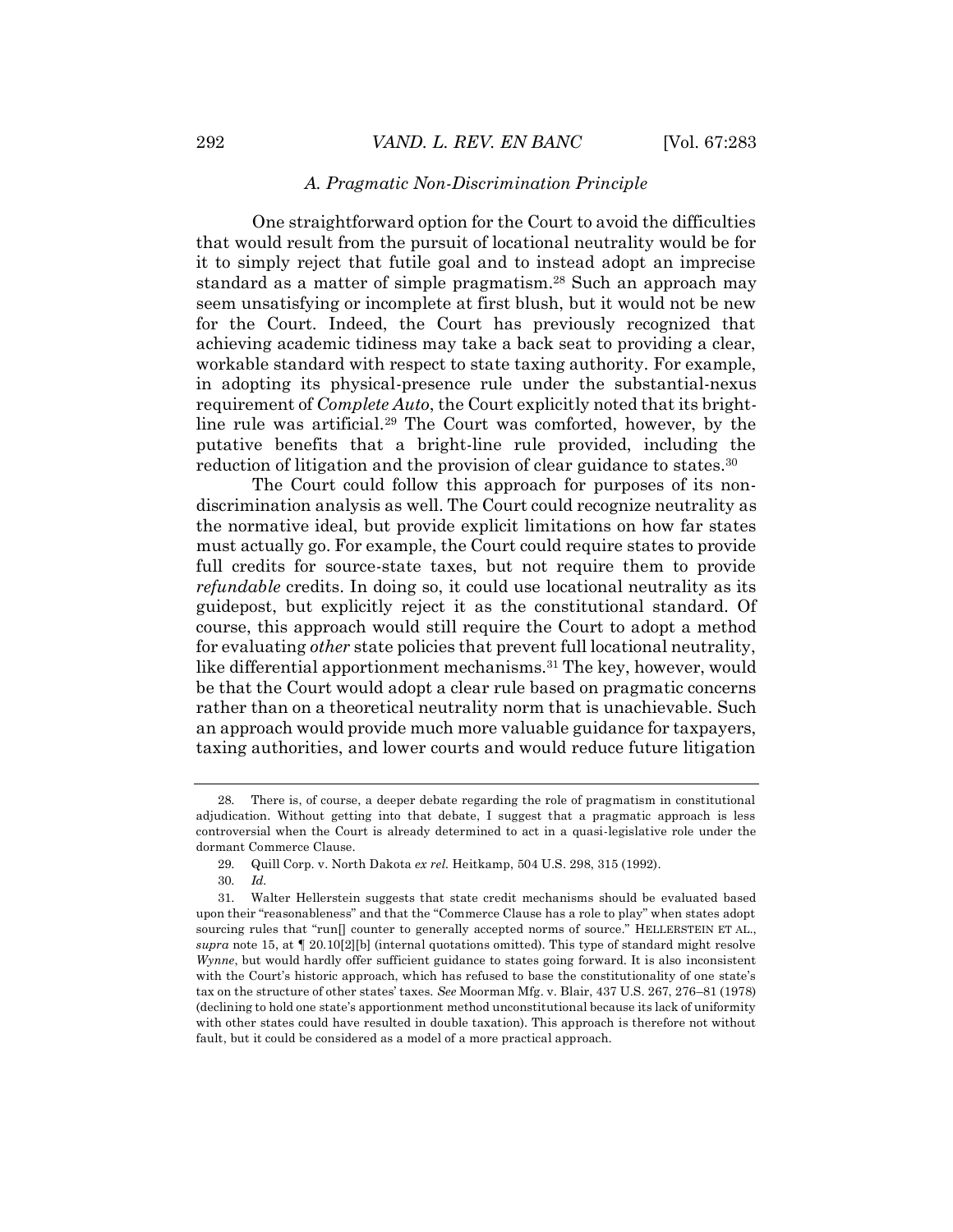in this area.<sup>32</sup> That approach would thus be preferable to one based on the pursuit of true locational neutrality.

### *B. Reserving the Question for Another Day*

The meaning of tax discrimination is a difficult and contentious question that is currently receiving significant academic attention. Addressing that question on the facts presented in *Wynne* could produce a result that fundamentally alters the relationship between the federal and state governments and that undermines the historic taxing autonomy held by the latter. It may thus behoove the Court to hold the question for another day. Indeed, the precise issue raised by this case came into existence due to a highly unusual credit mechanism adopted by a single state. Political forces may work to sufficiently constrain other states from taking similar actions. To close this Essay, then, I wish to quickly discuss one additional avenue that the Court could take to decide the case without actually addressing the anti-discrimination question—the Court could simply hold that states have no obligation to harmonize their residency-based income taxes with source-based income taxes.<sup>33</sup>

This approach is initially concerning because it would explicitly permit greater tax burdens on persons engaged in interstate commerce than on those engaged in intrastate commerce. Notably, however, this would not be as unique as some might suggest because the Court has never required neutrality or harmonization of state tax systems at large. States are generally allowed to compete for business and residents through the provision of public goods and favorable taxing

<sup>32.</sup> In this vein, the Court could simply rely on its internal-consistency test. Following that test would not, in and of itself, ensure absolute neutrality, but its results may be similar enough. *See* Brief of Michael S. Knoll and Ruth Mason, *supra* note 26, at \*9–18 (discussing the similarity in results when applying the internal-consistency test and the concept of competitive neutrality). Of course, adopting internal consistency as the standard for evaluating tax discrimination would collapse the non-discrimination requirement into the fair-apportionment requirement. One could thus fairly question whether *Complete Auto*'s third prong would serve merely to prohibit facially discriminatory tax statutes in accord with Justice Scalia's interpretation. *See supra* note 27.

<sup>33.</sup> Petitioner and supporting amici have suggested this theory as the proper method for resolving *Wynne*. *See* Brief for the Petitioner at \*30–32, \*37–39, Md. State Comptroller of the Treasury v. Wynne, No. 13-485 (Jul. 29, 2014), 2014 WL 3749508; Brief of the United States as Amicus Curiae in Support of Petitioner at \*10–15, Md. State Comptroller of the Treasury v. Wynne, No. 13-485 (Aug. 1, 2014), 2014 WL 3811118; Brief of the Multistate Tax Commission as Amicus Curiae in Support of Petitioner at \*11–15, Md. State Comptroller of the Treasury v. Wynne, No. 13-485 (Aug. 5, 2014), 2014 WL 3943824. Of course, this approach would only make sense if the Court were inclined to reverse the lower court and uphold Maryland's partial-credit system. If the Court were inclined to affirm the decision below, it could avoid the taxdiscrimination issue by striking down the Maryland system based solely on the Wynne's fairapportionment challenge.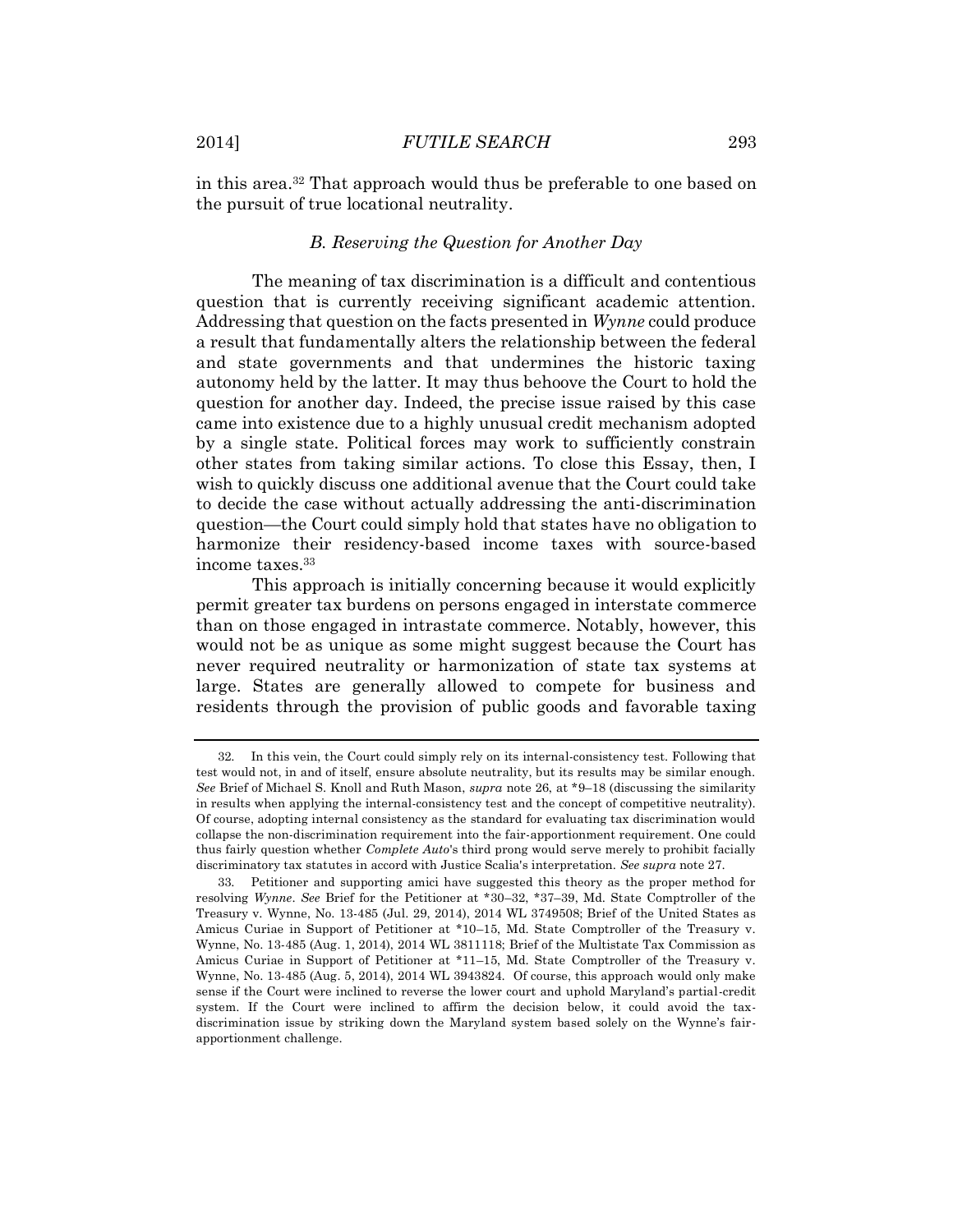structures. Texas and Florida are two notable examples of states that have foregone an income tax in favor of greater reliance on other taxes. A Florida resident consequently faces a greater aggregate tax burden if, instead of working in Florida, she provides services in Georgia and must pay Georgia's income tax in addition to her Florida taxes. Florida's decision to forgo an income tax thus creates a disincentive for its residents to provide services outside of the state. That type of locational non-neutrality, however, has never been considered as one involving a dormant Commerce Clause issue.

Indeed, neutralizing any and all location-based tax differentials would require uniformity to a degree completely incompatible with our federal system. In lieu of traveling down that rabbit hole, the Court has historically evaluated taxes' impacts on interstate commerce in isolation. The Court thus analyzes state corporate income-tax provisions with respect to how they impact taxpayers' aggregate state corporate income-tax burdens.<sup>34</sup> The Court has similarly required that states design gross receipts taxes to minimize the risk of duplicative taxation on those gross receipts.<sup>35</sup> The Court has not, however, required that states ensure that different types of taxes do not interact to create duplicative tax burdens. Rather, the Court has explicitly recognized that duplicative taxation resulting from the imposition of different types of taxes provides "no basis for complaint" even though the "actual burden on interstate commerce would [be] the same." <sup>36</sup> The Court's narrow focus on a single type of tax ignores economic reality, but is a concession to the Court's limited institutional capacity to broadly evaluate the aggregate impact of state taxation and spending programs.

The import of recognizing this limitation is that the Court could follow this more limited neutrality approach in *Wynne* by recognizing that state residency-based taxes are simply not equivalent to states' source-based income taxes. If the Court adopted that position, Maryland would be under no more of an obligation to provide a credit against its residency-based income tax for source-state income taxes than it would be to provide such a credit for other states' consumption or property taxes. The Maryland partial credit would therefore fall

<sup>34.</sup> *See* HELLERSTEIN ET AL., *supra* note 15, at ¶ 8.02.

<sup>35.</sup> Tyler Pipe Indus., Inc. v. Wash. Dep't of Rev., 483 U.S. 232 (1987).

<sup>36.</sup> *Moorman*, 437 U.S. at 280–81. Indeed, if Maryland had decided to tax S-corporations instead of respecting their pass-through status, the taxpayers in *Wynne* would have faced double taxation on their income from that entity, partly due to the classic double taxation that results solely from the addition of a corporate level of tax. Query, then, whether Maryland should be required to give the Wynnes a full tax credit, and eliminate their double taxation completely, simply because it chose to eliminate some of their potential double taxation. Having given them an inch, is it constitutionally required to give them the proverbial mile?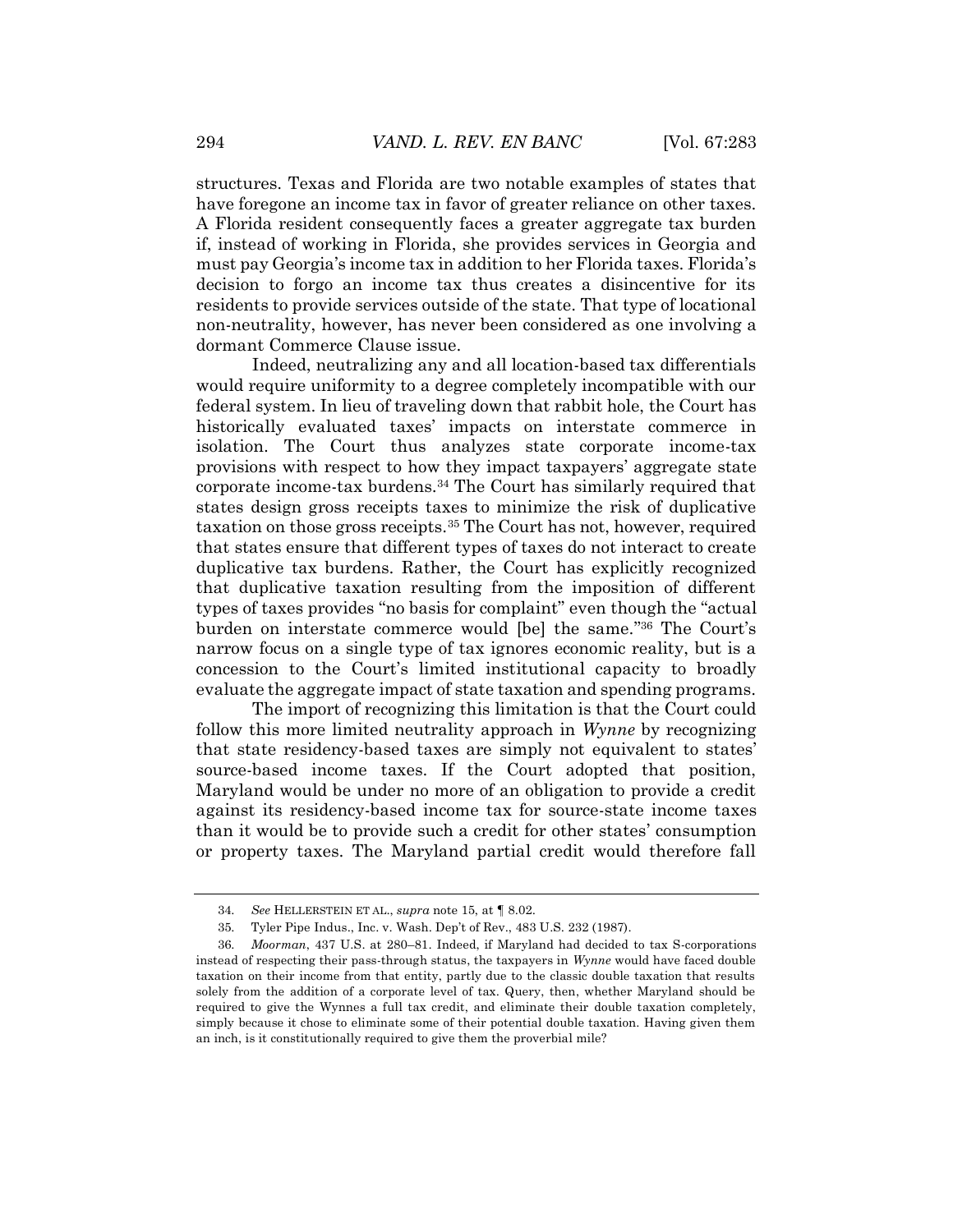outside of the scope of the Court's anti-discrimination and fairapportionment requirements and would not be constitutionally infirm.

The efficacy of this approach of course depends on whether residency- and source-based income taxes are indeed sufficiently different to warrant this treatment. They may just be. Residency taxes have been imposed throughout American history and have been consistently upheld by the Court under the Due Process Clause.<sup>37</sup> The rationale for residency taxes is based on the wide range of benefits that states provide to their residents. In contrast, source-state income taxes are based upon the source state's relationship to the nonresident's income. Source states generally provide the opportunity to earn income through access to a stable market, but provide none of the personal benefits that residency affords. Thus, although the *measure* of the tax is similar, the *object* is very different.<sup>38</sup>

This approach may also have value aside from allowing the Court to avoid the difficult tax-discrimination question. This case presents the Court with a stark reminder of the costs of tax neutrality. Achieving locational neutrality through full credits would mean that resident taxpayers could completely eliminate the income taxes that they owed to their resident states by paying an equivalent tax to a foreign jurisdiction. That result might create tax neutrality, but it might also fail to reflect the vast benefits that states provide to their residents. It could permit taxpayers to obtain all of the values of residency without sharing in the cost. Viewed in this way, the Maryland partial-credit mechanism could be justified as an attempt to ensure that all residents pay *something* in exchange for their residency benefits.<sup>39</sup>

This is not to say that this approach is without concern. To the extent that states are not required to harmonize their residency-based income taxes and source-state income taxes, taxpayers' incomes could be included in multiple tax bases. States across the nation could also completely eliminate the credits that they allow their residents for source-state taxes, which could have a substantial negative impact on interstate commerce. Of course, political forces would likely provide

<sup>37.</sup> HELLERSTEIN ET AL., *supra* note 15, at ¶ 20.04[1].

<sup>38.</sup> This distinction between the object of a tax and the measure of a tax has previously been offered as a basis on which the Court could base its dormant Commerce Clause doctrine. *See generally* Jesse H. Choper & Tung Yin, *State Taxation and the Dormant Commerce Clause: The Object-Measure Approach*, 1998 SUP. CT. REV. 193 (1998). The idea that residency-based income taxes and source-based income taxes are conceptually two different taxes is not new. *See* Glenn W. Fisher, *Toward a Theory of Personal Income Tax Jurisdiction*, 33 TAXES 373, 380–81 (1955) (suggesting a dual-tax theory).

<sup>39.</sup> *See* Brief for the Petitioner, *supra* note 5, at \*20–24 (describing the benefits provided by the State of Maryland to its residents).